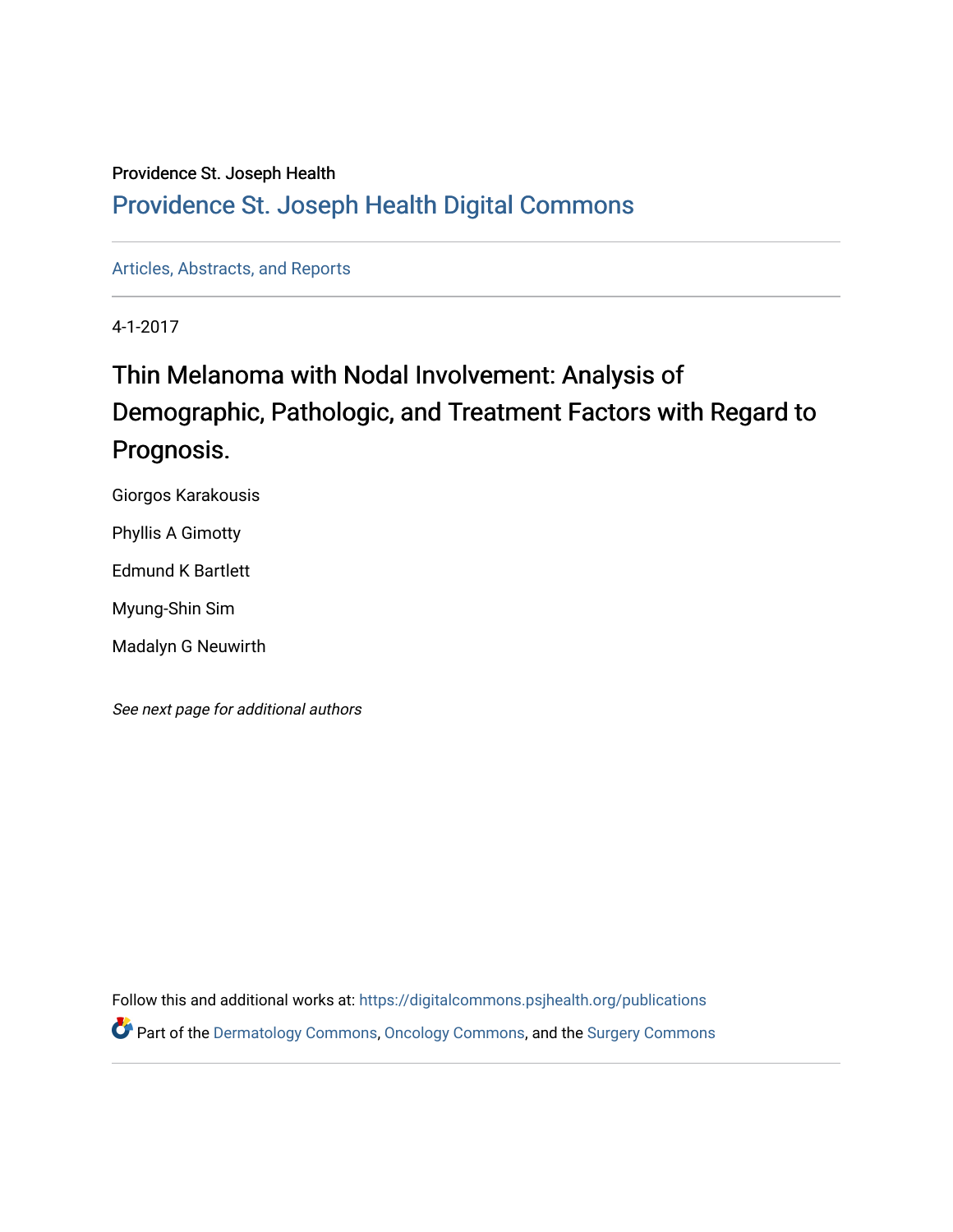# Authors

Giorgos Karakousis, Phyllis A Gimotty, Edmund K Bartlett, Myung-Shin Sim, Madalyn G Neuwirth, Douglas Fraker, Brian J Czerniecki, and Mark B Faries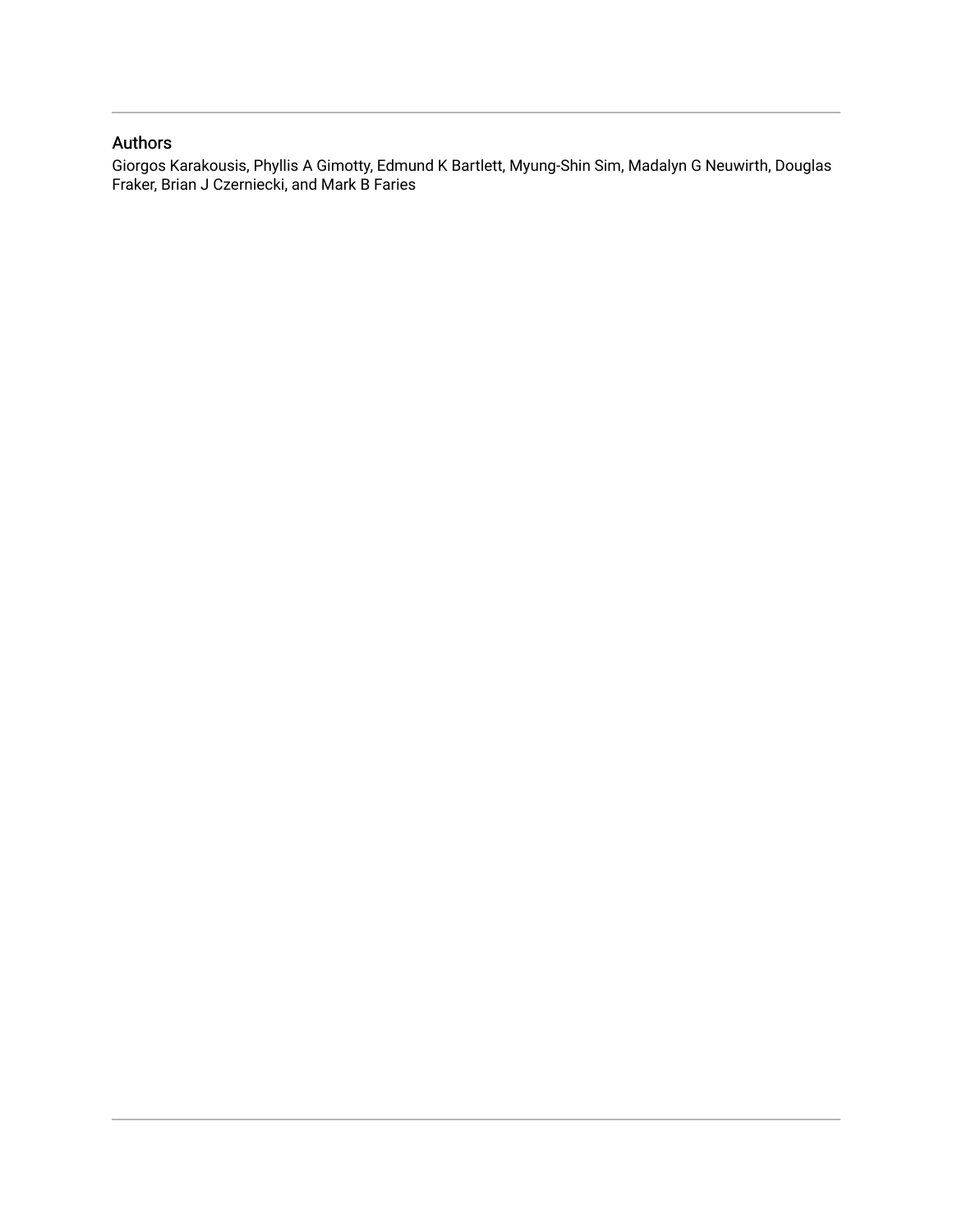

# **HHS Public Access**

Author manuscript

Ann Surg Oncol. Author manuscript; available in PMC 2017 August 14.

Published in final edited form as:

Ann Surg Oncol. 2017 April ; 24(4): 952–959. doi:10.1245/s10434-016-5646-9.

# **Thin Melanoma with Nodal Involvement: Analysis of Demographic, Pathologic, and Treatment Factors with Regard to Prognosis**

**Giorgos Karakousis, MD**1, **Phyllis A. Gimotty, PhD**1, **Edmund K. Bartlett, MD**1, **Myung-Shin Sim, PhD**2, **Madalyn G. Neuwirth, MD**1, **Douglas Fraker, MD**1, **Brian J. Czerniecki, MD, PhD**3, and **Mark B. Faries, MD**<sup>2</sup>

<sup>1</sup>Department of Surgery, Hospital of the University of Pennsylvania, Philadelphia, PA

<sup>2</sup>John Wayne Cancer Institute, Santa Monica, CA

<sup>3</sup>Moffit Cancer Center, Tampa, FL

## **Abstract**

**Background—**Although only a small proportion of thin melanomas result in lymph node metastasis, the abundance of these lesions results in a relatively large absolute number of patients with a diagnosis of nodal metastases, determined by either sentinel lymph node (SLN) biopsy or clinical nodal recurrence (CNR).

**Methods—**Independent cohorts with thin melanoma and either SLN metastasis or CNR were identified at two melanoma referral centers. At both centers, SLN metastasis patients were included. At center 1, the CNR cohort included patients with initial negative clinical nodal evaluation followed by CNR. At center 2, the CNR cohort was restricted to those presenting in the era before the use of SLN biopsy. Uni- and multivariable analyses of melanoma-specific survival (MSS) were performed.

**Results—**At center 1, 427 CNR patients were compared with 91 SLN+ patients. The 5- and 10 year survival rates in the SLN group were respectively 88 and 84 % compared with 72 and 49 % in the CNR group ( $p < 0.0001$ ). The multivariate analysis showed age older than 50 years (hazard ratio [HR] 1.5; 95 % confidence interval [CI] 1.2–1.9), present ulceration (HR 1.9; 95 % CI 1.2– 2.9), unknown ulceration (HR 1.6; 95 % CI 1.3–2.1), truncal site (HR 1.6; 95 % CI 1.2–2.2), and CNR (HR 3.3; 95 % CI 1.8–6.0) to be associated significantly with decreased MSS ( $p < 0.01$  for each). The center 2 cohort demonstrated remarkably similar findings, with a 5-year MSS of 88 % in the SLN ( $n = 29$ ) group and 76 % in the CNR group ( $n = 39$ ,  $p = 0.09$ ).

**Conclusion—**Patients with nodal metastases from thin melanomas have a substantial risk of melanoma death. This risk is lower among patients whose disease is discovered by SLN biopsy rather than CNR.

Correspondence to: Giorgos Karakousis.

Presented at the Society of Surgical Oncology Annual Cancer Symposium, March 2014.

**CONFLICTS OF INTEREST** The authors have no conflicts of interest to disclose regarding the contents of this study or its publication.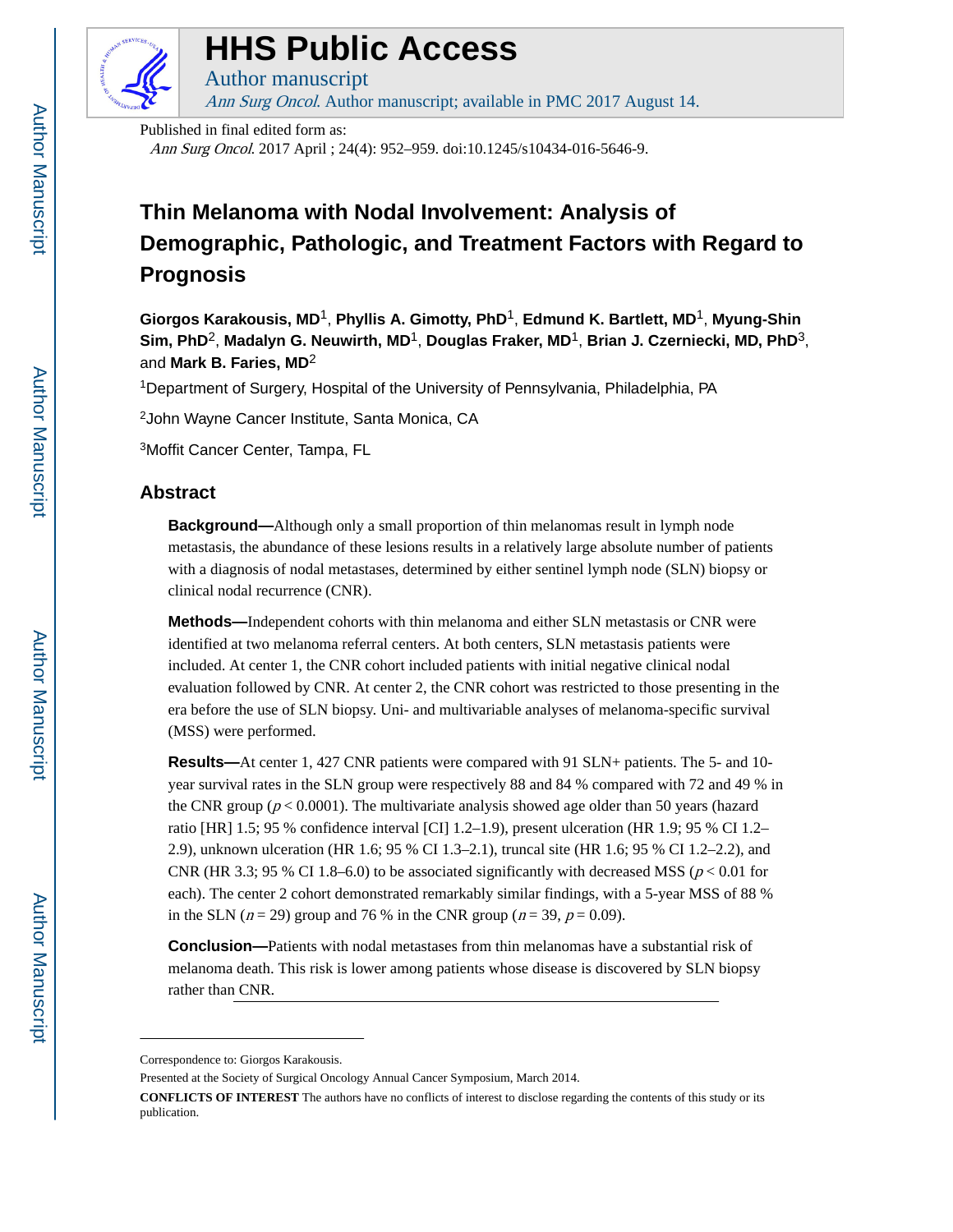The incidence of melanoma has increased dramatically in recent decades, and much of that increase has occurred among patients with thin primary tumors. These lesions are generally low risk with good to excellent long-term melanoma-specific survival (MSS).<sup>1,2</sup> However, it is well known that a minority of these patients  $(< 5\%$ ) will have tumor spread to regional lymph nodes, and the 10-year melanoma-specific and overall survival rates for this cohort range from approximately  $4.5-8 \%$ .  $3-7$ 

Although the group of patients with nodal metastases represents a relatively small proportion of the population, the abundance of thin melanomas (nearly 70 % of newly diagnosed lesions) results in a substantial absolute number of patients who fall into the nodal metastasis group.<sup>5</sup> This group is difficult to study, and as a result, recommendations for treatment of thin melanoma have been challenging.  $6-8$ 

Our two melanoma referral centers have large prospectively maintained clinical databases and were early users of the sentinel lymph node (SLN) biopsy technique. This technique not only allows identification of a relatively large number of SLN-positive patients, but also provides a follow-up period long enough to identify patients with nodal metastases who did not undergo SLN biopsy but rather had nodal disease discovered through CNR, which can present after a long interval in patients with thin melanomas.

We analyzed these groups of nodal metastasis patients to compare features of patients with metastases discovered through SLN biopsy with those of CNR patients. We also compared the outcomes of those groups. Because the analysis was retrospective, we examined data from the two participating centers separately in an effort to determine the reproducibility of the findings.

For thin melanomas, the frequency of nodal involvement is relatively low.<sup>9,10</sup> As a result, it would be very difficult to demonstrate a survival advantage in a prospective randomized trial. Nodal surgery would not be expected to carry therapeutic value if pathologically nonmalignant lymph nodes are removed, so any benefit that might be present for those patients who harbor lymph node metastases would be diluted by the vast majority of patients who did not have such disease. Conducting a trial of sufficient size to identify a statistically significant survival difference is not practical. Moreover, the moderate morbidity of complete lymph node dissection (LND) would be difficult to justify, even from the standpoint of regional control of disease, for a population in which 95 % of the patients have lymph nodes uninvolved with metastatic disease. $11$ 

Although the best criteria for selecting patients with thin melanoma for SLN biopsy remains an area of active research, several studies have confirmed the prognostic significance of SLN metastases, even for these generally low-risk lesions.<sup>11–18</sup> Similar to patients with thick melanomas, for whom SLN biopsy can be performed with minimal morbidity and appears to carry important, independent prognostic information, patients with thin melanoma can undergo SLN biopsy with similar low procedural risks and potential of prognostic value for selected patients.<sup>19–22</sup> The prognosis for patients with thin melanomas and nodal metastases detected by SLN biopsy compared with the prognosis for those with this condition detected clinically is less well defined.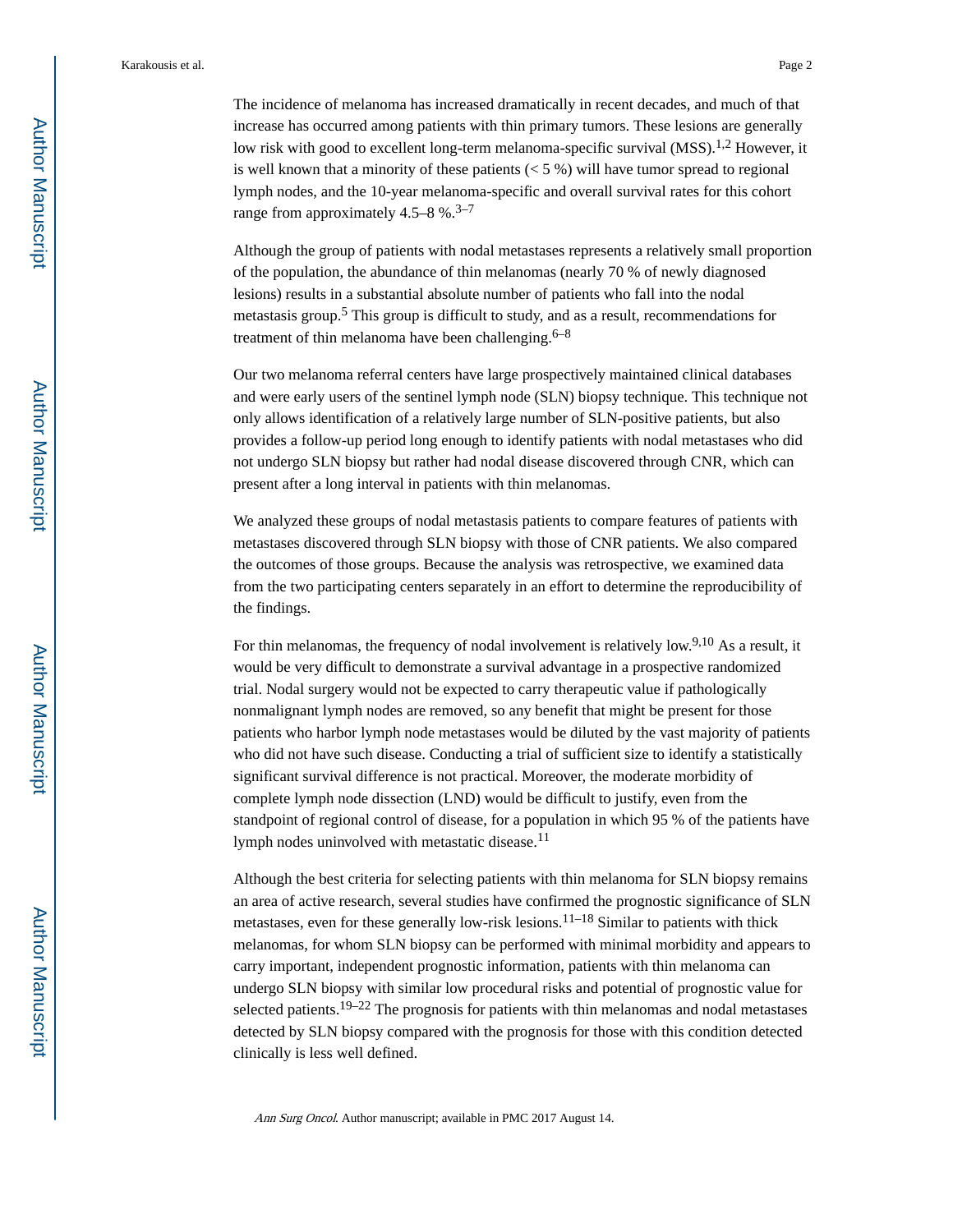## **METHODS**

The John Wayne Cancer Institute (JWCI) and the University of Pennsylvania's Pigmented Lesion Group (Penn) have prospectively maintained melanoma clinical databases for several decades. These databases were queried for patients who had a diagnosis of melanomas with a thickness of 1 mm or more but had no clinical evidence of lymph node metastases.

For this analysis, we identified patients with lymph node metastases detected either by SLN biopsy or at the time of clinical nodal recurrence (CNR). The SLN biopsy technique and pathologic assessment were performed as previously described.3,23 Completion LND was routinely recommended for patients with a positive SLN, and completion LND was performed for the majority (69 % JWCI, 83 % Penn). For the inguinal sites, this typically entailed a superficial groin dissection. For patients with CNR at inguinal sites, therapeutic lymphadenectomy was performed with either superficial or radical groin dissection depending on the extent of disease noted clinically and radiographically and on surgeon discretion. The study received approval from the institutional review boards (IRBs) of both institutions.

The characteristics of the two cohorts were examined including demographic characteristics (sex, age) and primary tumor characteristics (Breslow thickness, Clark level, ulceration, body site). The number of the Penn patients with available information regarding mitotic rate, tumor-infiltrating lymphocytes (TIL), regression, lymphovascular invasion (LVI), microsatellites, and T stage also was sufficient for analysis. Patients with false-negative SLN biopsies were excluded from analyses but were considered as a group separately.

The decision for SLN biopsy was ultimately left to the discretion of the surgeon and likely varied over time as more robust data became available regarding predictors of SLN positivity in thin melanoma. In addition to thickness, factors such as vertical growth phase, mitogenicity, ulceration, younger age, lymphovascular invasion, elevated Clark level (4 or 5), and positive deep margin may have contributed to decision making, particularly earlier in the experience.

Characteristics of the SLN and CNR groups were compared. Survival time was measured from the date of definitive treatment for the primary melanoma in both the SLN and CNR groups.

The JWCI cohort was subjected to uni- and multivariate survival analyses using Kaplan– Meier plots, log-rank testing, and Cox proportional hazard models. Unknown ulceration and Clark level groups were excluded from these analyses. Using variables identified as significant in the multivariate analysis, adjusted survival curves were plotted to examine the independent effect of early nodal treatment. To address issues related to bias in the SLN and CNR groups, pairs of patients with SLN metastases or CNR were matched using the significant prognostic variables, and survival analyses of these matched groups were performed.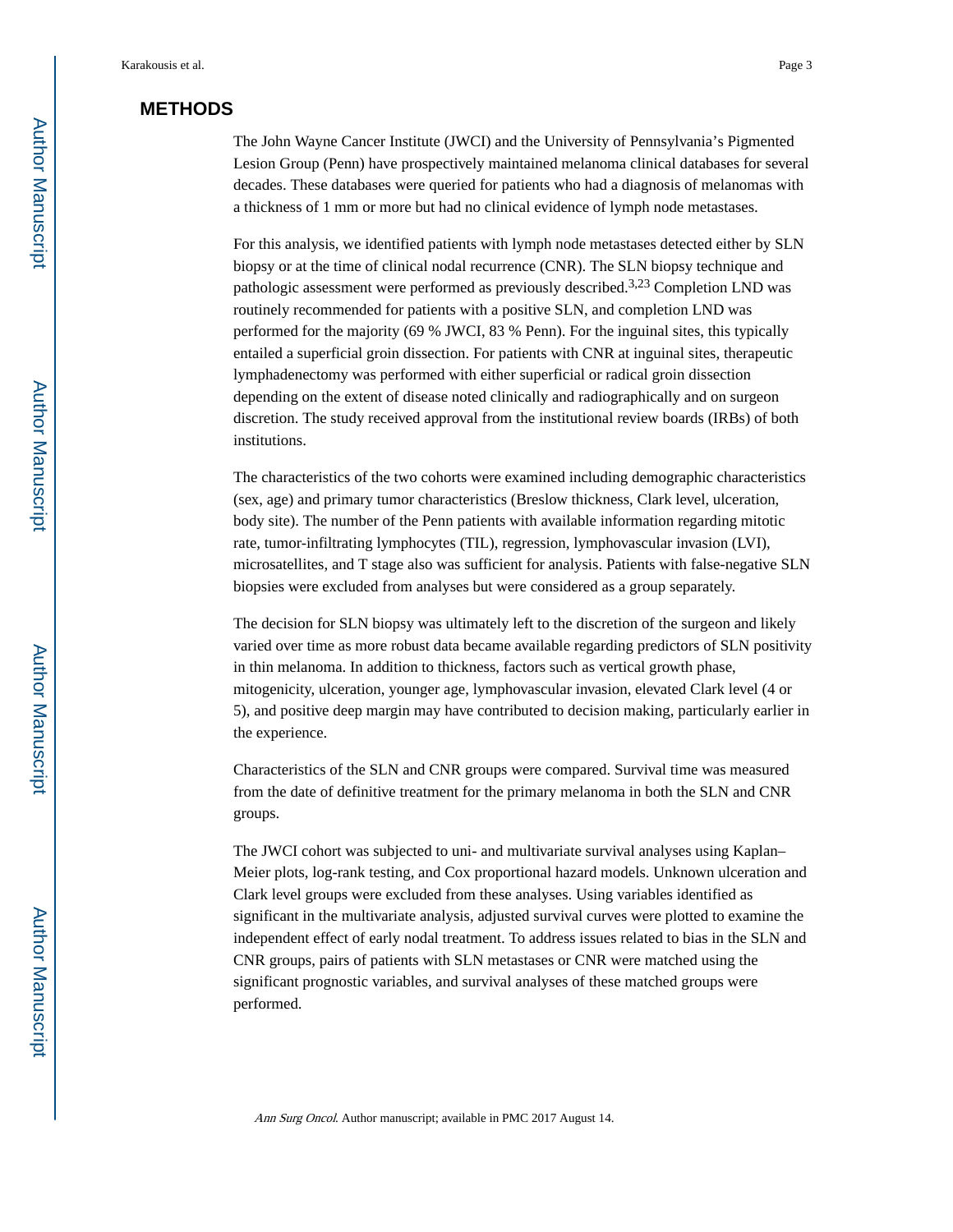The demographic and pathologic characteristics of the SLN-positive and CNR patients in the Penn cohort also were compared. Survival analyses of these patients were performed to determine whether they were congruent with the JWCI outcomes.

## **RESULTS**

#### **Patient Characteristics and Demographics**

The demographic and pathologic characteristics of the JWCI and Penn cohorts are provided in Tables 1 and 2, respectively. The JWCI SLN-positive group was older than the CNR group (mean age, 45 years for CNR vs 48.9 years) and had a higher proportion of Clark levels 4 and 5 lesions. In addition, more patients in the CNR group had unknown ulceration status, whereas the rate of ulceration among patients with known ulceration status was similar between the two groups. Breslow thickness was similar between the groups, although when thickness was analyzed as a continuous variable, the SLN-positive group had slightly thicker lesions (0.77 vs. 0.73 mm;  $p = 0.11$ ). The median time to the development of nodal recurrence in the CNR group was 34.2 months.

The Penn cohort had a greater proportion of Clark levels 4 and 5 primary tumors and a greater proportion of mitogenic primary tumors in the SLN group than in the CNR group. In contrast to the JWCI patients, there was a higher proportion of "unknown" ulceration patients and a lower proportion of "present" ulceration patients in the SLN category than in the CNR group. The SLN-positive patients more frequently had tumors with a Breslow thickness of 0.76 mm or more ( $p = 0.047$ ). The SLN-positive patients also differed from the CNR patients with regard to LVI and TIL. The overall rate of SLN positivity in the Penn cohort was 3.7 %. The median time to the development of CNR was 3.7 years.

#### **Prognostic Factors for Survival**

For the JWCI cohort, older age, axial anatomic site, ulceration, and presentation status of nodal metastasis (CNR vs. SLN biopsy) all were associated with decreased MSS (Table 3) in the univariate analysis. These factors all remained significantly associated with MSS (Table 3) in the multivariate analysis. With unknown ulceration status excluded, the same variables remained significant in the multivariate analysis (data not shown).

The MSS rates for the SLN-positive patients compared with the CNR patients were respectively 88 and 72 % at 5-years and 84 and 49 % at 10 years ( $p < 0.0001$ , log-rank) (Fig. 1). The median follow-up period for the surviving patients was 87.4 months. After matching using covariates identified as significant by multivariate analysis (age, ulceration status, and anatomic site) in 88 patient pairs, nodal disease identified by SLN biopsy was associated with significantly improved survival compared with CNR disease (Fig. 2).

Among the factors also available in the JWCI cohort, two factors in the Penn cohort also were significantly associated with decreased MSS, namely, male sex (hazard ratio [HR] 4.5; 95 % confidence interval [CI] 1.5–13.2) and axial site (HR 3.6; 95 % CI 1.2–10.3). Given the small sample size, a multivariate analysis was not performed for this cohort. The estimated HR suggested better survival in the SLN-positive group than in the CNR group of a magnitude similar to that of the JWCI cohort (HR 2.3; 95 % CI 0.9–6.2;  $p = 0.10$ ). The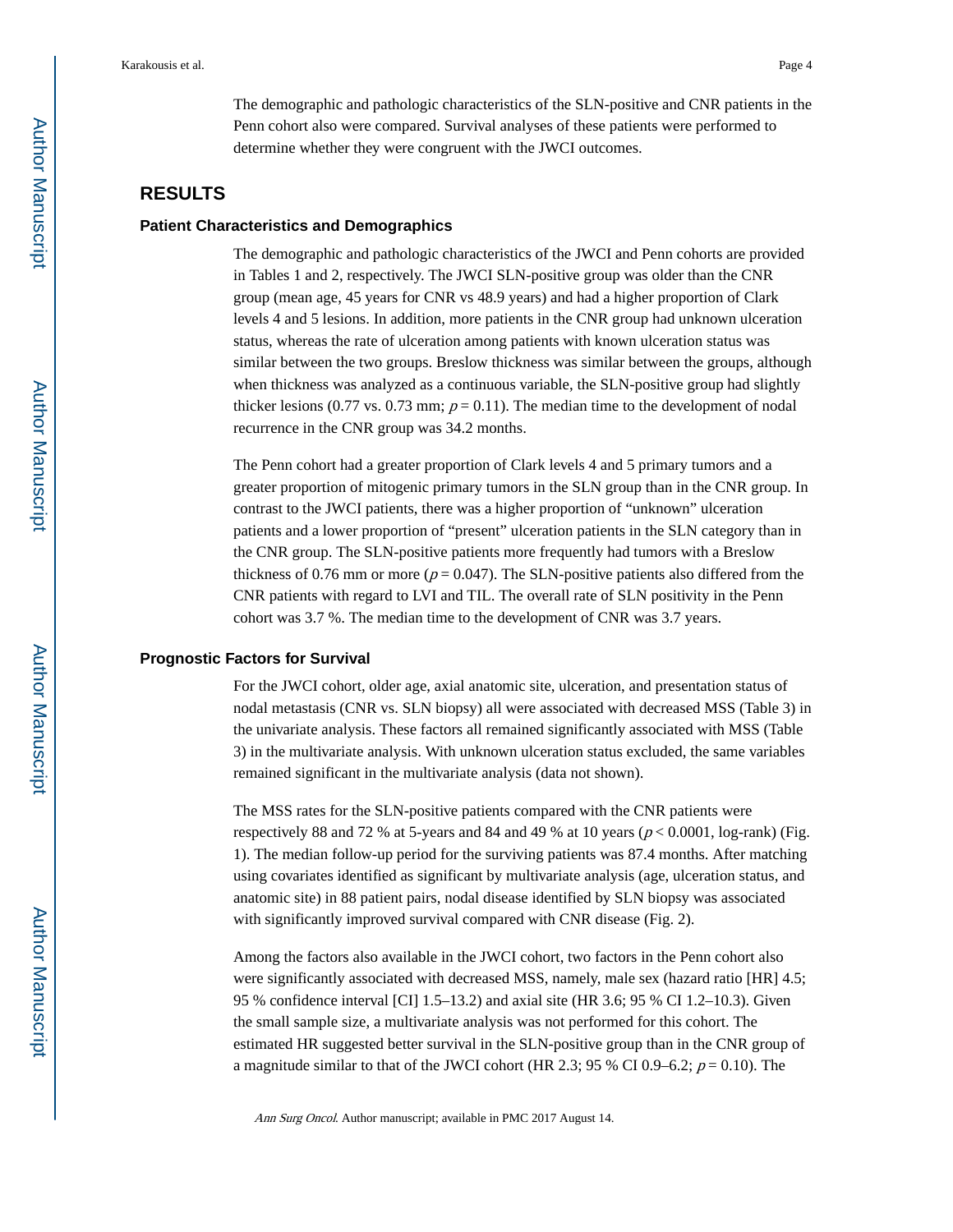median follow-up period was 6.3 years in the SLN group and 11.7 years in the CNR group. The survival curves were similar in the two independent center cohorts (Fig. 3).

#### **False-Negative SLN Biopsy Patients**

During the follow-up period, 17 patients in the JWCI cohort and 5 patients in the Penn cohort experienced regional nodal recurrence after SLN biopsy in that nodal basin (falsenegative SLN biopsy patients). The 5-year MSS rates in the respective centers were 66.7 and 60 %. When false-negative patients were included in the SLN biopsy group of the JWCI patients, MSS differed significantly between the SLN and CNR groups ( $p < 0.0001$ ).

#### **DISCUSSION**

Nodal metastasis occurs in patients with thin melanomas, as does death from melanoma. Although this is well known and well described, the relative infrequency of nodal spread in this group makes the phenomenon difficult to study. For example, a randomized trial examining the therapeutic effect of SLN biopsy in this population would be impractical due to the need for thousands of subjects to achieve acceptable statistical power, and such a trial is very unlikely ever to be conducted.

However, the sheer number of patients who will receive a diagnosis of thin melanoma make examination of this population quite important. If only 3 % of the patients with thin melanoma have nodal metastases, but approximately 70 % of newly diagnosed melanomas are T1, the United States would have more than 1500 patients with thin melanoma nodal metastases each year. It is therefore important to examine this group in detail to identify important prognostic factors and help guide treatment decisions.

Our study examined a large collective cohort of patients with thin melanomas and nodal metastases with the benefit of long-term follow-up assessment. Several significant prognostic factors were identified including patient age, primary tumor site, and ulceration status. The strongest factor, however, was the method for diagnosing the metastasis, with disease diagnosed by clinical recurrence showing a threefold greater risk for melanoma death than disease diagnosed by SLN biopsy. This raises the suggestion that early diagnosis of such metastases would have a beneficial effect on the clinical course of the patients. This is perhaps a noteworthy finding considering the limitations of this study, including variability in the sample sizes between the two institutions as well as in the pathologic variables available for analysis.

This suggestion is intuitive in many ways because patients with nodal metastases from thin melanomas may be the most likely to benefit from early removal of that disease because they are least likely to have concomitant distant dissemination of their melanoma, which would render nodal surgery moot.<sup>24</sup> This also is insinuated by the results of the Multicenter Selective Lymphadenectomy Trial (MSLT-1), which demonstrated apparently diminishing survival advantages for patients undergoing SLN biopsy with increasing tumor thickness.<sup>25</sup>

The rationale for excluding patients with thin melanomas from earlier elective lymph node dissection trials was not lack of a biologic rationale, but rather lack of statistical power and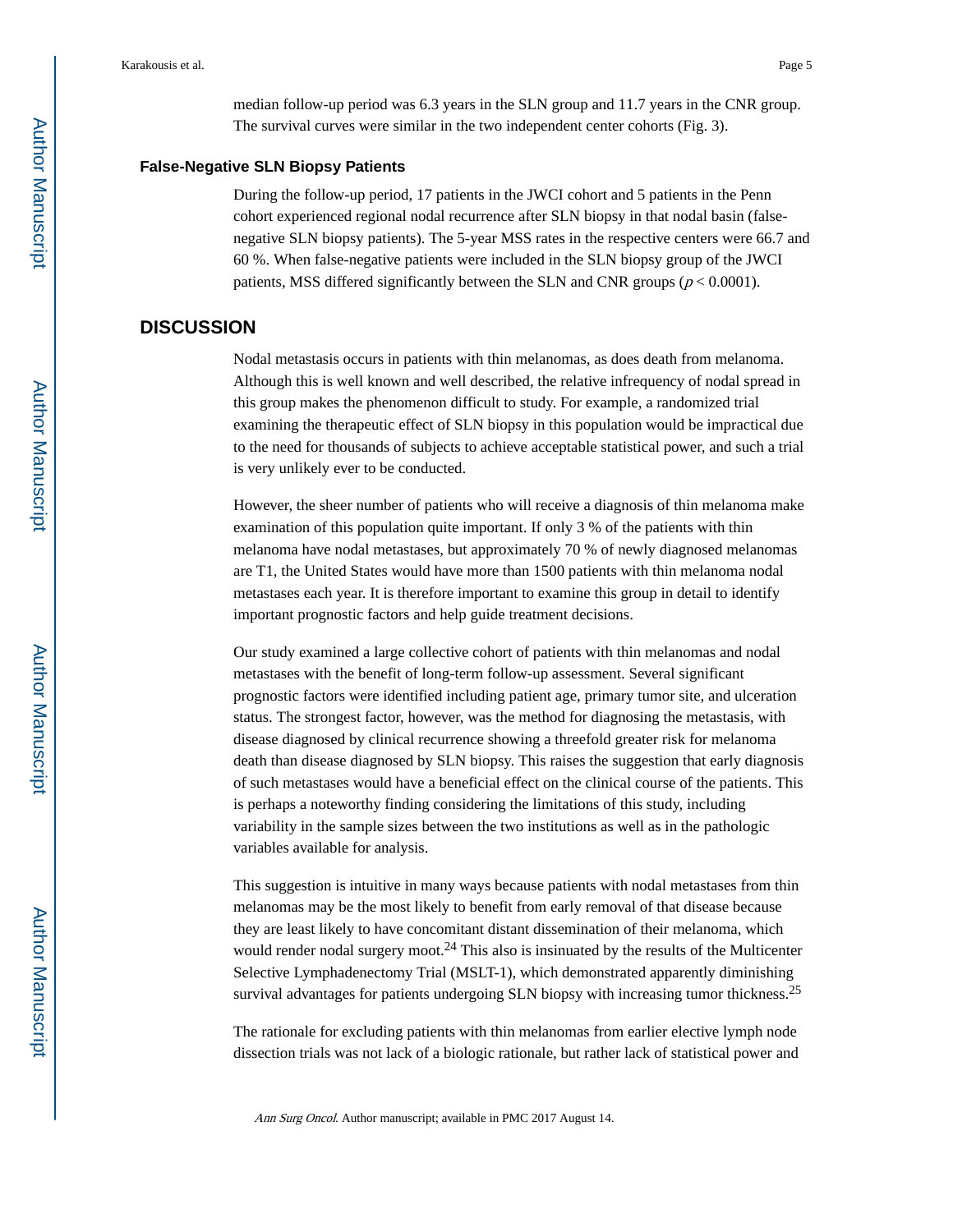the need to subject excessive numbers of patients to complete nodal dissection in order to potentially benefit a few. Sentinel node biopsy avoids the need for more morbid complete dissections and makes consideration of nodal evaluation in thin melanoma possible.

However, any suggestion of a therapeutic effect from early nodal treatment for these patients certainly cannot be proved by the current analysis. It clearly is possible that our nonrandomized analysis was biased by factors other than nodal management that resulted in the observed survival difference. Indeed, the two groups differed. Many of the differences likely resulted from selection of high-risk patients to undergo SLN biopsy, for example, increased Clark's level, mitoses, and lymphovascular invasion in the SLN biopsy group. Other differences such as younger age in the SLN biopsy group may have resulted from less aggressive treatment for older patients or perhaps biology. We have attempted to account for such bias.

Other known and measured prognostic variables were included in a multivariable analysis, and the substantial impact on outcome was retained. Pairs of patients matched for known prognostic variables were identified, and the survival of those with early nodal surgery was substantially superior to the survival of patients with similar characteristics but managed with nodal observation. Finally two independent populations of patients were examined at two institutions, and almost identical outcomes were observed. It may be difficult to identify a more useful data set for examination of this question.

An alternative hypothesis is that the melanoma metastases seen in the SLN were not clinically significant and would not progress to recurrent disease if observed. This hypothesis, however, is not supported by comparisons of the rates of nodal involvement for thin melanoma diagnosed by SLN biopsy, which after control for tumor thickness are similar to those seen clinically with nodal observation. In addition, multiple large series reporting outcomes for patients with thin melanomas undergoing SLN biopsy show nodal recurrence rates lower than 1 % after negative SLN biopsy, again suggesting that the nodal disease identified by the procedure was real.

Our analysis should not be interpreted as an endorsement for routine SLN biopsy for all patients with a diagnosis of thin primary melanomas. It is clear that many patients, particularly those with very thin tumors, can have their regional nodes safely observed. Current National Comprehensive Cancer Network (NCCN) Guidelines recommend discussion and offering of SLN biopsy to patients with thin primary melanomas 0.76 to 1 mm in thickness with either ulceration or a mitotic rate of 1 or more per  $mm<sup>2</sup>$ . However, precise criteria for selecting patients with thin melanoma whose risk is high enough to justify SLN biopsy overall still remain controversial, with no features consistently supported in the literature. The current analysis does not settle that question, but we think it may increase the urgency for developing selection algorithms that will help to identify the subgroups of our patients who should or should not have the procedure.

#### **Acknowledgments**

This study was supported by Grants P50-CA093372, P30-CA016520, P01-CA29605, and R01 CA189163 from the National Cancer Institute, the Dr. Miriam & Sheldon G. Adelson Medical Research Foundation (Boston, MA,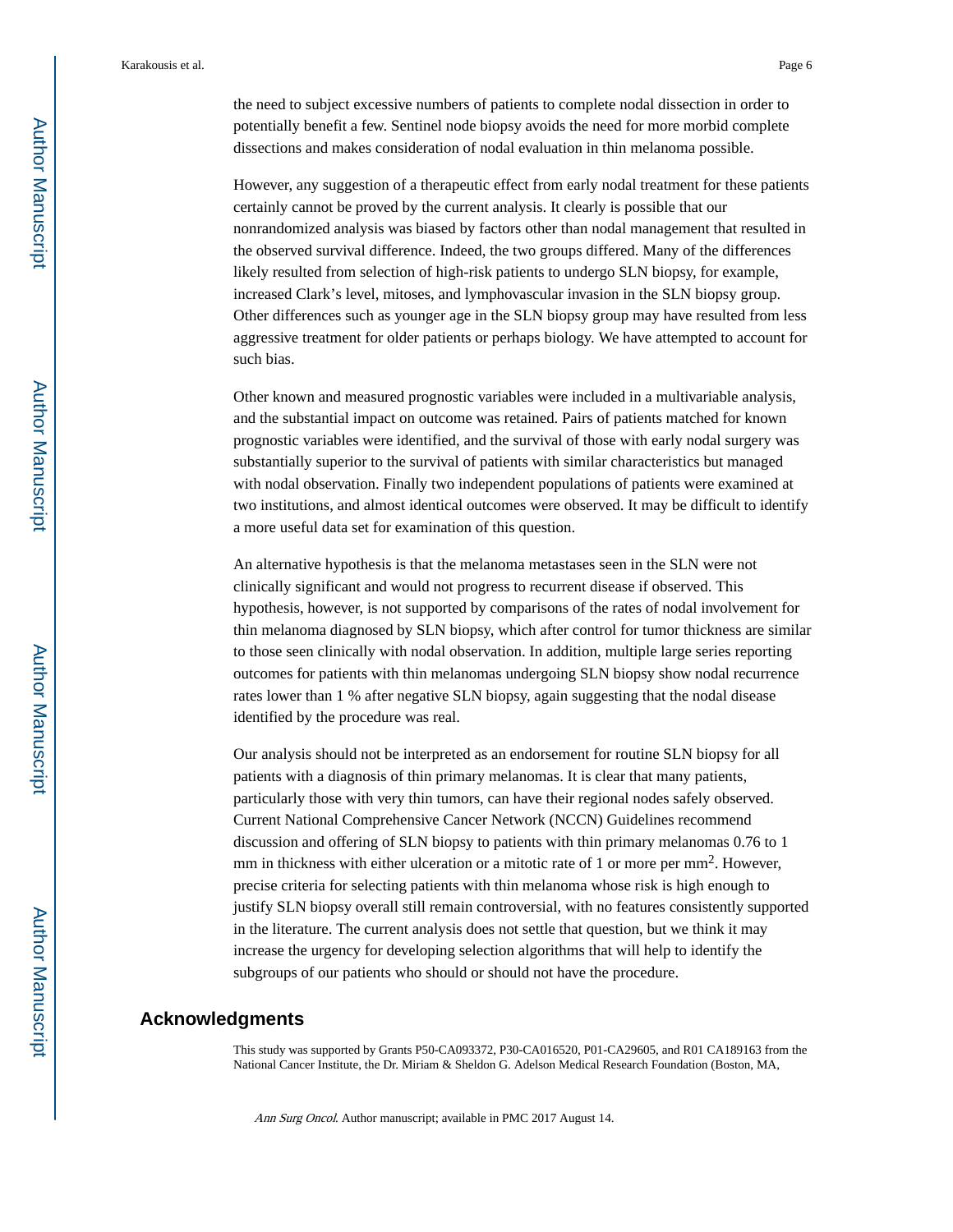USA), the Borstein Family Foundation, (Los Angeles, CA, USA), and the John Wayne Cancer Institute Auxiliary (Santa Monica, CA, USA). The content of this report is solely the responsibility of the authors and does not necessarily represent the official view of the National Cancer Institute or the National Institutes of Health.

#### **References**

- 1. Cascinelli N, Morabito A, Santinami M, MacKie RM, Belli F. Immediate or delayed dissection of regional nodes in patients with melanoma of the trunk: a randomised trial. WHO Melanoma Programme. Lancet. 1998; 351:793–6. [PubMed: 9519951]
- 2. Balch CM, Soong S, Ross MI, Urist MM, Karakousis CP, Temple WJ, et al. Long-term results of a multi-institutional randomized trial comparing prognostic factors and surgical results for intermediate thickness melanomas (1.0 to 4.0 mm). Intergroup Melanoma Surgical Trial. Ann Surg Oncol. 2000; 7:87–97. [PubMed: 10761786]
- 3. Gimotty PA, Guerry D, Ming ME, Elenitsas R, Xu X, Czerniecki B, et al. Thin primary cutaneous malignant melanoma: a prognostic tree for 10-year metastasis is more accurate than American Joint Committee on Cancer staging. J Clin Oncol. 2004; 22:3668–76. [PubMed: 15302909]
- 4. Balch CM, Gershenwald JE, Soong SJ, Thompson JF, Atkins MB, Byrd DR, et al. Final version of 2009 AJCC melanoma staging and classification. J Clin Oncol. 2009; 27:6199–206. [PubMed: 19917835]
- 5. Howlader, NNA., Krapcho, M., Neyman, N., Aminou, R., Altekruse, SF., Kosary, CL., et al. SEER Cancer Statistics Review, 1975–2009 (Vintage 2009 Populations). National Cancer Institute; Bethesda, MD: 2011. [http://seer.cancer.gov/csr/1975\\_2009\\_pops09/](http://seer.cancer.gov/csr/1975_2009_pops09/)
- 6. Wong SL, Balch CM, Hurley P, Agarwala SS, Akhurst TJ, Cochran A, et al. Sentinel lymph node biopsy for melanoma: American Society of Clinical Oncology and Society of Surgical Oncology joint clinical practice guideline. J Clin Oncol. 2012; 30:2912–8. [PubMed: 22778321]
- 7. Plitas G, Ariyan CE. Controversies in the management of regional nodes in melanoma. J Natl Compr Cancer Netw. 2012; 10:414–21.
- 8. Ra JH, McMasters KM, Spitz FR. Should all melanoma patients undergo sentinel lymph node biopsy? Curr Opin Oncol. 2006; 18:185–8. [PubMed: 16462189]
- 9. Karakousis GC, Gimotty PA, Botbyl JD, Kesmodel SB, Elder DE, Elenitsas R, et al. Predictors of regional nodal disease in patients with thin melanomas. Ann Surg Oncol. 2006; 13:533–41. [PubMed: 16523360]
- 10. Faries MB, Wanek LA, Elashoff D, Wright BE, Morton DL. Predictors of occult nodal metastasis in patients with thin melanoma. Arch Surg. 2010; 145:137–42. [PubMed: 20157080]
- 11. Warycha MA, Zakrzewski J, Ni Q, Shapiro RL, Berman RS, Pavlick AC, Polsky D, et al. Metaanalysis of sentinel lymph node positivity in thin melanoma ( $1 \text{ mm}$ ). Cancer. 2009; 115:869–79. [PubMed: 19117354]
- 12. Karakousis GC, Gimotty PA, Czerniecki BJ, Elder DE, Elenitsas R, Ming ME, et al. Regional nodal metastatic disease is the strongest predictor of survival in patients with thin vertical growth phase melanomas: a case for SLN staging biopsy in these patients. Ann Surg Oncol. 2007; 14:1596–603. [PubMed: 17285396]
- 13. Wright BE, Scheri RP, Ye X, Faries MB, Turner RR, Essner R, Morton DL. Importance of sentinel lymph node biopsy in patients with thin melanoma. Arch Surg. 2008; 143:892–9. discussion 9– 900. [PubMed: 18794428]
- 14. Ranieri JM, Wagner JD, Wenck S, Johnson CS, Coleman JJ III. The prognostic importance of sentinel lymph node biopsy in thin melanoma. Ann Surg Oncol. 2006; 13:927–32. [PubMed: 16788753]
- 15. Bartlett EK, Gimotty PA, Sinnamon AJ, Wachtel H, Roses RE, Schuchter L, et al. Clark level risk stratifies patients with mitogenic thin melanomas for sentinel lymph node biopsy. Ann Surg Oncol. 2014; 21:643–9. [PubMed: 24121883]
- 16. Han D, Zager JS, Shyr Y, Chen H, Berry LD, Iyengar S, et al. Clinicopathologic predictors of sentinel lymph node metastasis in thin melanoma. J Clin Oncol. 2013; 31:4387–93. [PubMed: 24190111]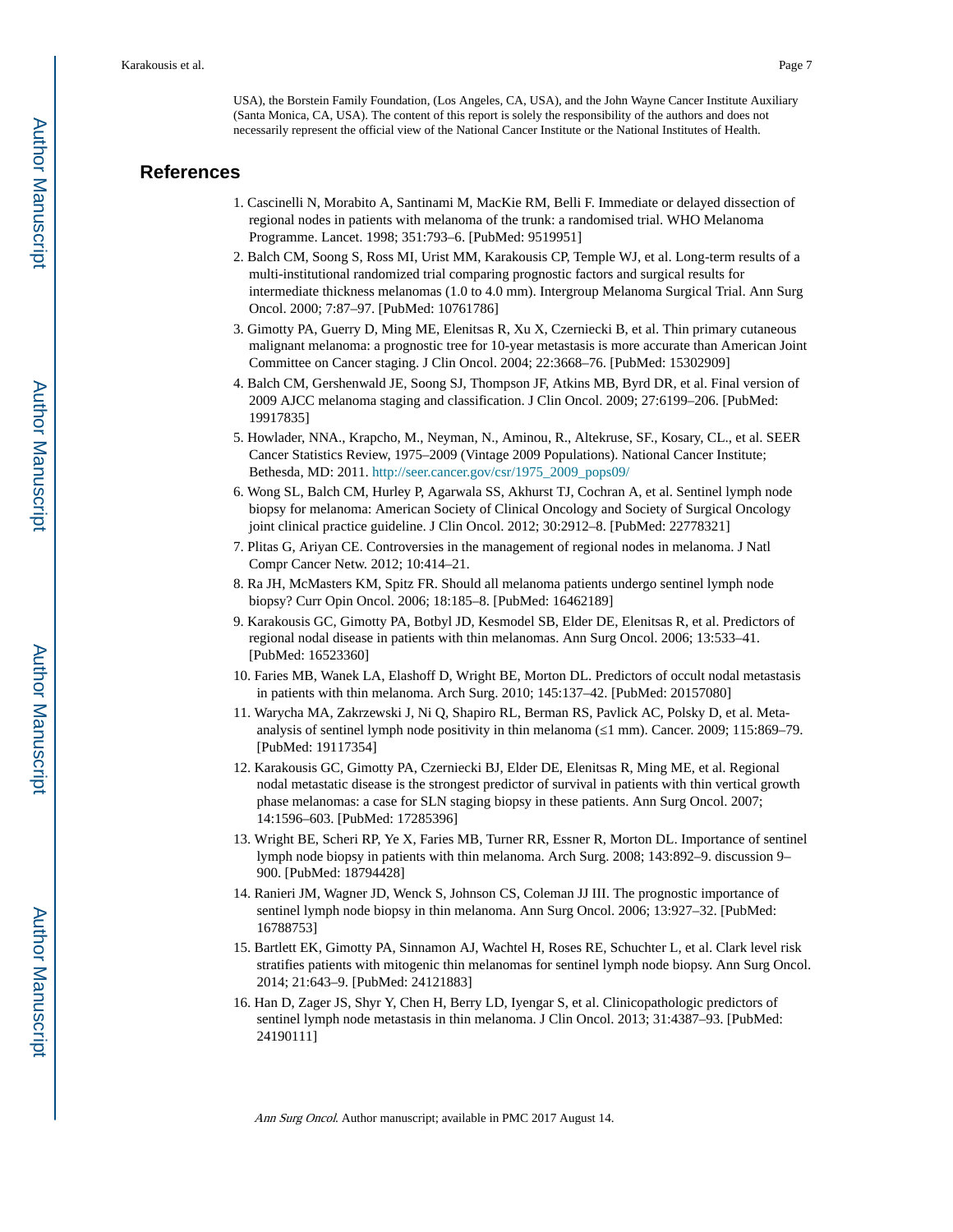- 17. Murali R, Haydu LE, Quinn MJ, Saw RP, Shannon K, Spillane AJ, et al. Sentinel lymph node biopsy in patients with thin primary cutaneous melanoma. Ann Surg. 2012; 255:128–33. [PubMed: 21975320]
- 18. Wong SL, Brady MS, Busam KJ, Coit DG. Results of sentinel lymph node biopsy in patients with thin melanoma. Ann Surg Oncol. 2006; 13:302–9. [PubMed: 16485151]
- 19. Gajdos C, Griffith KA, Wong SL, Johnson TM, Chang AE, Cimmino VM, et al. Is there a benefit to sentinel lymph node biopsy in patients with T4 melanoma? Cancer. 2009; 115:5752–60. [PubMed: 19827151]
- 20. Gershenwald JE, Mansfield PF, Lee JE, Ross MI. Role for lymphatic mapping and sentinel lymph node biopsy in patients with thick ( $4$  mm) primary melanoma. Ann Surg Oncol. 2000; 7:160–5. [PubMed: 10761797]
- 21. Thompson JF, Shaw HM. The prognosis of patients with thick primary melanomas: is regional lymph node status relevant, and does removing positive regional nodes influence outcome? Ann Surg Oncol. 2002; 9:719–22. [PubMed: 12374653]
- 22. Carlson GW, Murray DR, Hestley A, Staley CA, Lyles RH, Cohen C. Sentinel lymph node mapping for thick (4 mm) melanoma: should we be doing it? Ann Surg Oncol. 2003; 10:408–15. [PubMed: 12734090]
- 23. Morton DL, Thompson JF, Essner R, Elashoff R, Stern SL, Nieweg OE, et al. Validation of the accuracy of intraoperative lymphatic mapping and sentinel lymphadenectomy for early-stage melanoma: a multicenter trial. Multicenter Selective Lymphadenectomy Trial Group. Ann Surg. 1999; 230:453–63. discussion 63–5. [PubMed: 10522715]
- 24. Faries MB, Steen S, Ye X, Sim M, Morton DL. Late recurrence in melanoma: clinical implications of lost dormancy. J Am Coll Surg. 2013; 217:27–34. [PubMed: 23643694]
- 25. Morton DL, Thompson JF, Cochran AJ, Mozzillo N, Nieweg OE, Roses DF, et al. Final trial report of sentinel-node biopsy versus nodal observation in melanoma. N Engl J Med. 2014; 370:599–609. [PubMed: 24521106]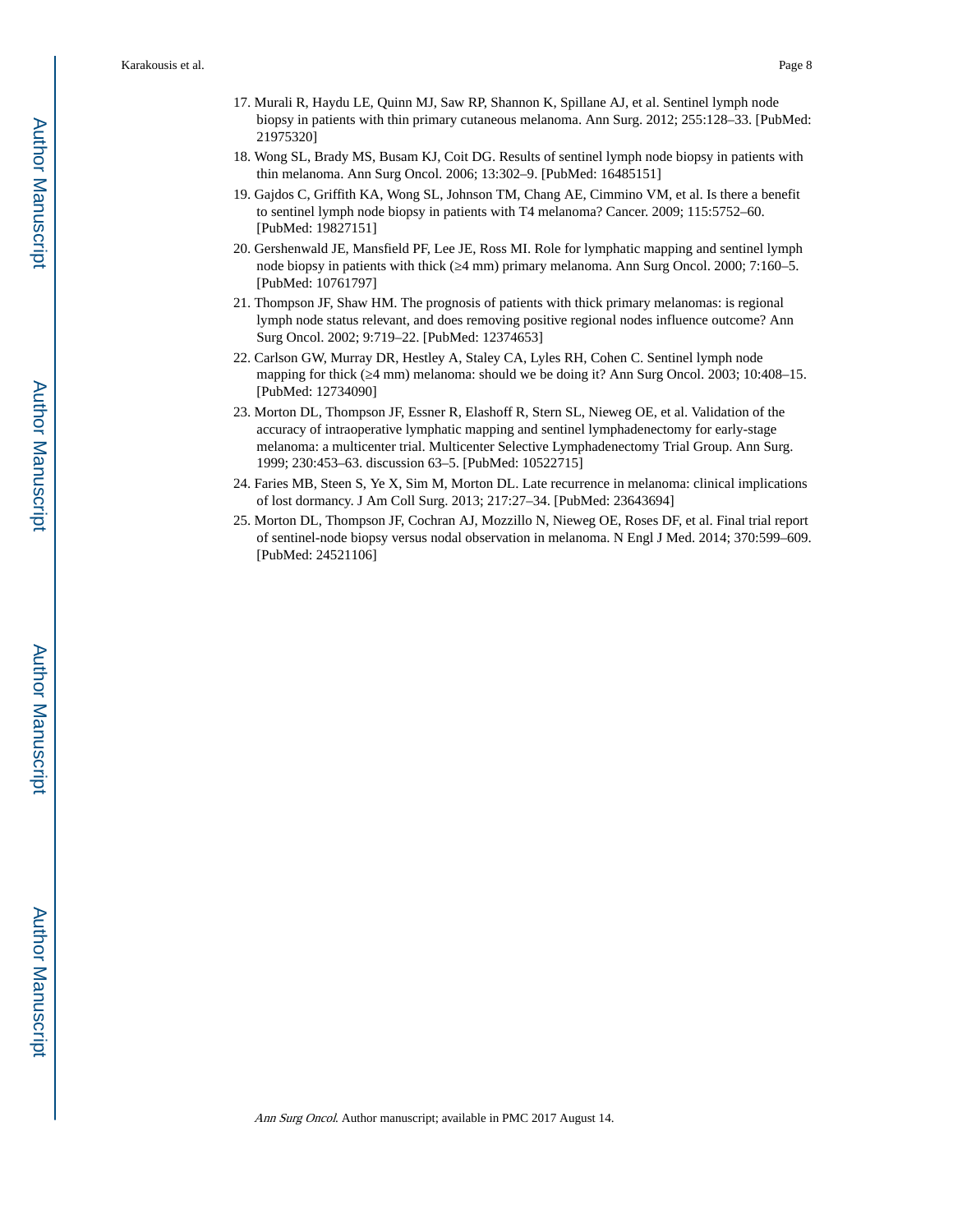

### **FIG. 1.**

Melanoma-specific survival among sentinel lymph node (SLN)-positive patients compared with clinical nodal recurrence (CNR) at John Wayne Cancer Institute (JWCI). The survival of the SLN-positive patients (blue) was 88 % at 5 years and 84 % at 10 years. The survival of the CNR (yellow) patients was 72 % at 5 years and 49 % at 10 years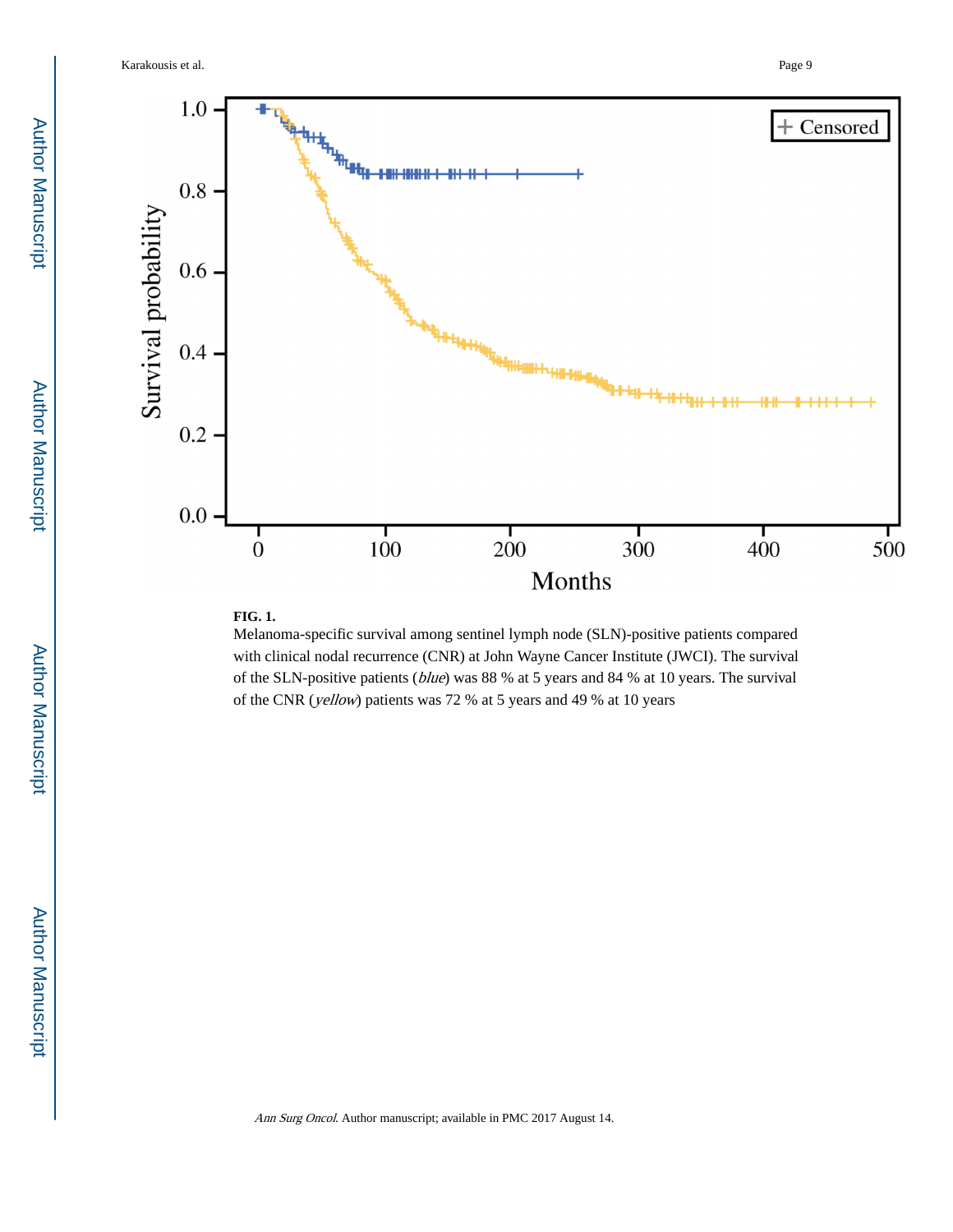Karakousis et al. Page 10





Melanoma-specific survival in a matched cohort of sentinel lymph node (SLN)-positive (blue) and clinical nodal recurrence (CNR) patients (yellow) at John Wayne Cancer Institute (JWCI) after matching for age, anatomic site, and ulceration status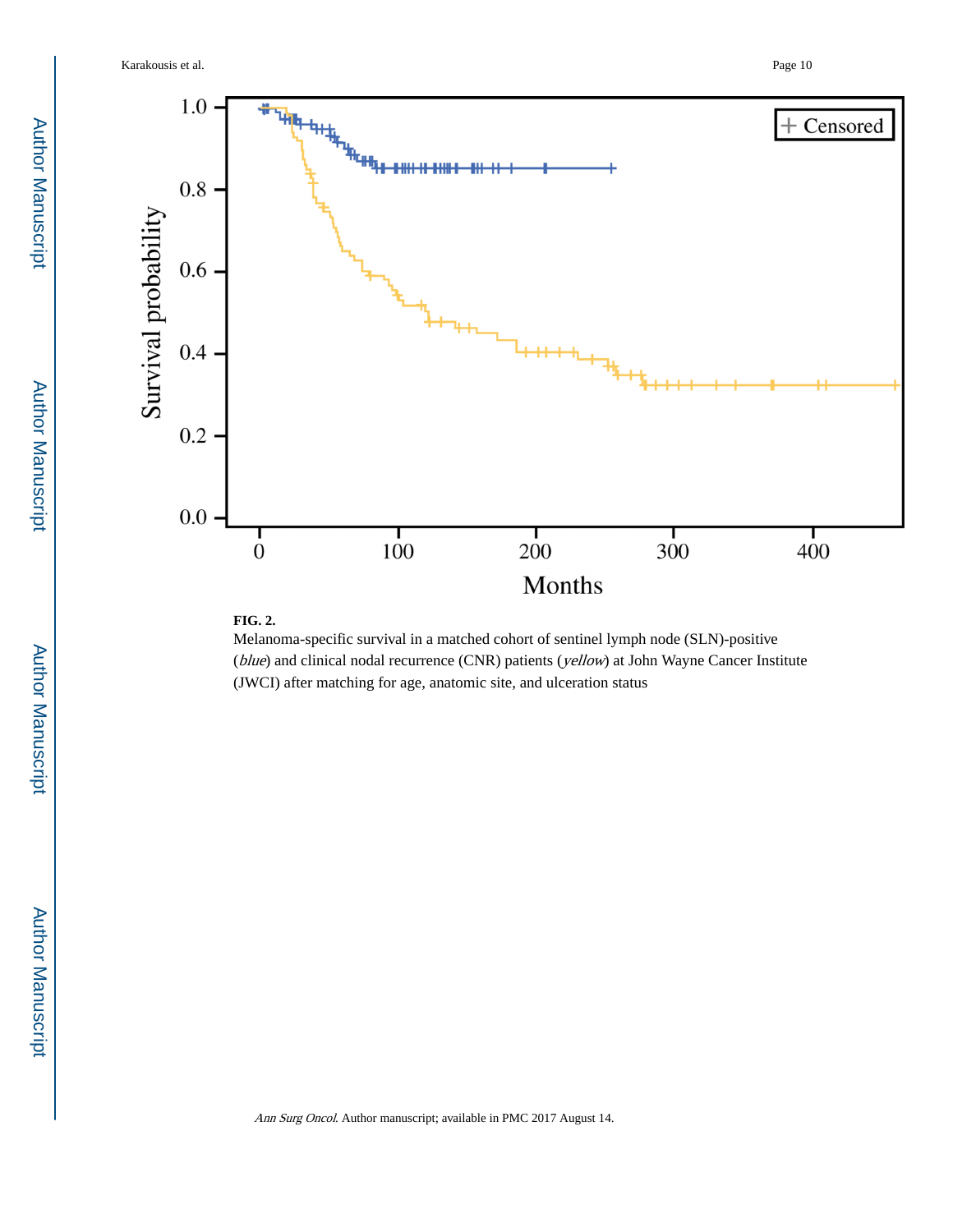

#### **FIG. 3.**

Melanoma-specific survival among sentinel lymph node (SLN)-positive patients compared with clinical nodal recurrence (CNR) at John Wayne Cancer Institute (JWCI) and Pennsylvania's Pigmented Lesion Group (Penn). The SLN-positive patients at JWCI (solid red) and Penn (dashed red). The CNR patients at JWCI (solid blue) and Penn (dashed blue)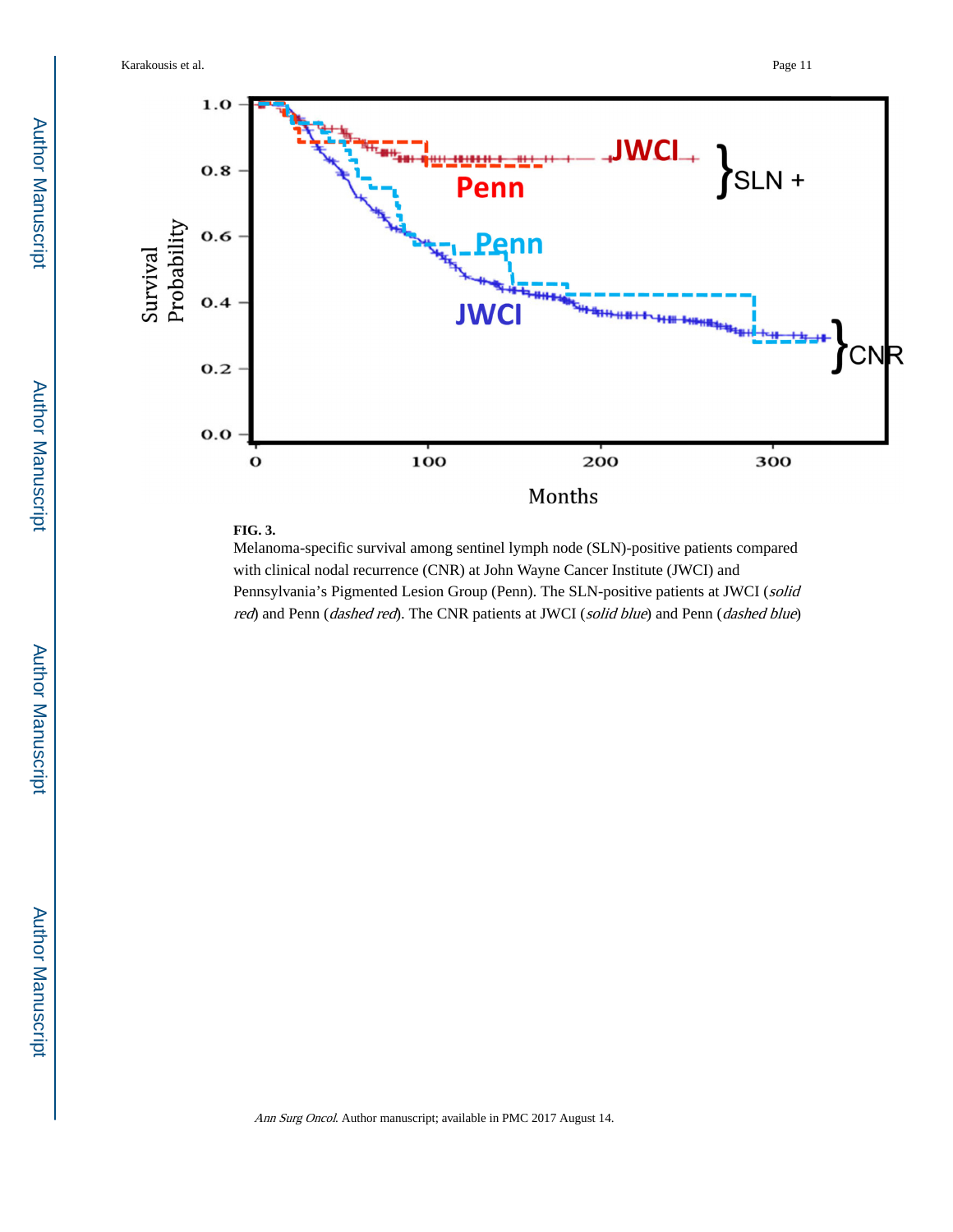#### **TABLE 1**

Clinicopathologic characteristics of John Wayne Cancer Institute (JWCI) patients

| Characteristic | <b>SLN-positive</b><br>$(n = 91)$<br>% (n) | <b>Clinical recurrence</b><br>$(n = 426)$<br>% (n) | p Value |
|----------------|--------------------------------------------|----------------------------------------------------|---------|
| <b>Sex</b>     |                                            |                                                    |         |
| Female         | 44 (40)                                    | 38 (160)                                           | 0.255   |
| Male           | 56(51)                                     | 62(266)                                            |         |
| Age (years)    |                                            |                                                    |         |
| 50             | 47 (43)                                    | 67 (285)                                           | < 0.001 |
| >50            | 53 (48)                                    | 33 (141)                                           |         |
| Primary site   |                                            |                                                    |         |
| Axial          | 69(63)                                     | 67 (286)                                           | 0.699   |
| Extremity      | 31(28)                                     | 33 (140)                                           |         |
| Breslow (mm)   |                                            |                                                    |         |
| 0.75           | 44 (40)                                    | 47 (202)                                           | 0.548   |
| >0.75          | 56(51)                                     | 53 (224)                                           |         |
| Clark level    |                                            |                                                    |         |
| $1 - 3$        | 55 (50)                                    | 78 (334)                                           | < 0.001 |
| $4 - 5$        | 40(36)                                     | 15(63)                                             |         |
| Unknown        | 5(5)                                       | 7(29)                                              |         |
| Ulceration     |                                            |                                                    |         |
| Absent         | 84 (76)                                    | 64 (274)                                           | < 0.001 |
| Present        | 10(9)                                      | 7(29)                                              |         |
| Unknown        | 7(6)                                       | 29 (123)                                           |         |

SLN sentinel lymph node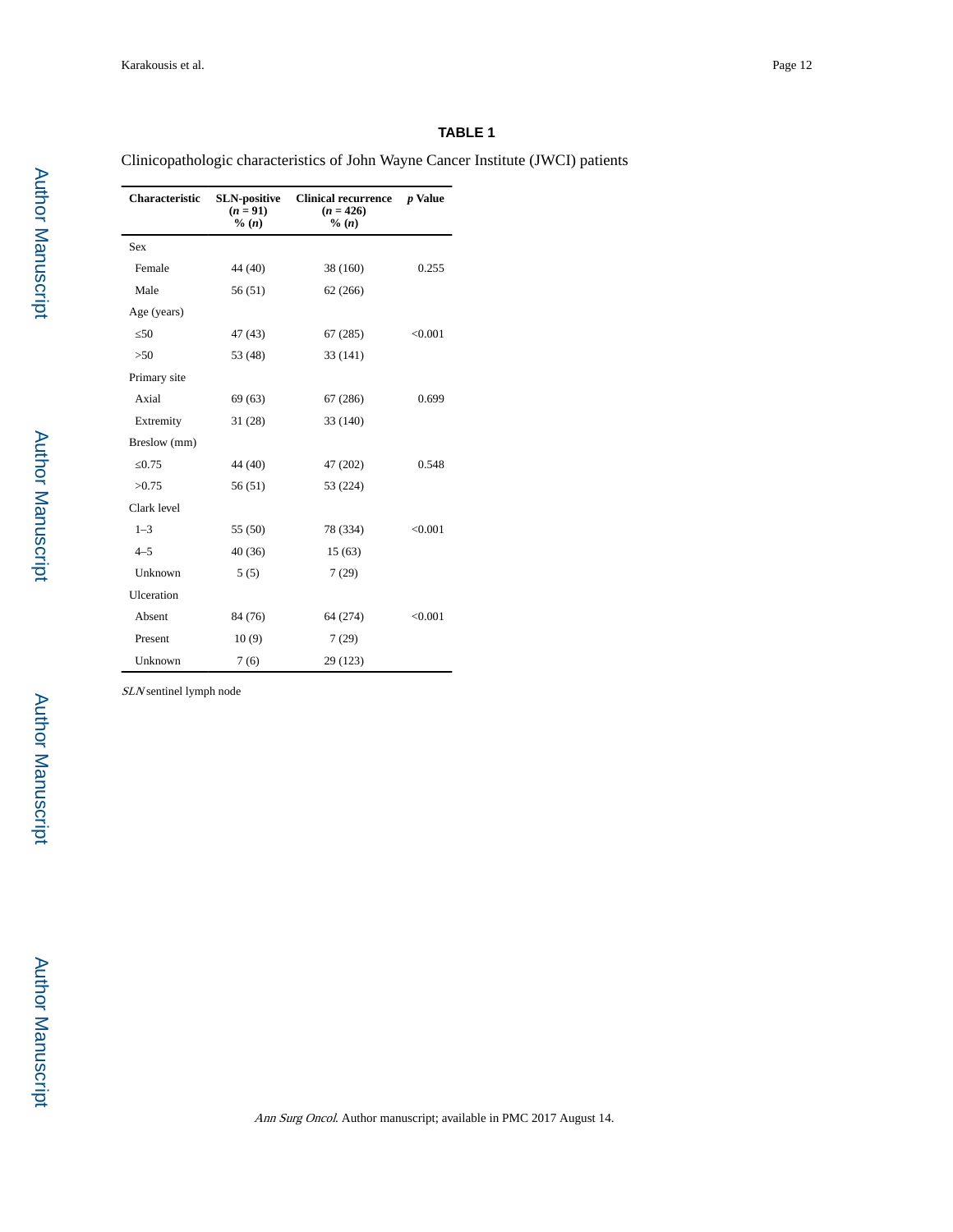#### **TABLE 2**

Clinicopathologic characteristics of Pennsylvania's Pigmented Lesion Group (Penn) patients

| <b>Characteristic</b> | <b>SLN-positive</b><br>$(n = 29)$<br>% (n) | <b>Clinical recurrence</b><br>$(n = 36)$<br>% (n) | <i>p</i> value |
|-----------------------|--------------------------------------------|---------------------------------------------------|----------------|
| Sex                   |                                            |                                                   |                |
| Male                  | 59 (17)                                    | 58 (21)                                           | 0.82           |
| Female                | 41 (12)                                    | 42 (15)                                           |                |
| Age (years)           |                                            |                                                   |                |
| 50                    | 62(18)                                     | 75(27)                                            | 0.26           |
| >50                   | 38 (11)                                    | 25(9)                                             |                |
| Primary site          |                                            |                                                   |                |
| Axial                 | 48 (14)                                    | 72 (26)                                           | 0.07           |
| Extremity             | 52 (15)                                    | 28 (10)                                           |                |
| Breslow (mm)          |                                            |                                                   |                |
| $0.01 - 0.75$         | 28(8)                                      | 53 (19)                                           | 0.047          |
| 0.76                  | 72 (21)                                    | 47 (17)                                           |                |
| Clark level           |                                            |                                                   |                |
| $2 - 3$               | 24(7)                                      | 75 (27)                                           | < 0.001        |
| $4 - 5$               | 72 (21)                                    | 25(9)                                             |                |
| Unknown               | 3(1)                                       | 0(0)                                              |                |
| Ulceration            |                                            |                                                   |                |
| Absent                | 79 (23)                                    | 83 (30)                                           | 0.009          |
| Present               | 0(0)                                       | 14(5)                                             |                |
| Unknown               | 21(6)                                      | 3(1)                                              |                |
| Mitoses               |                                            |                                                   |                |
| Absent                | 7(2)                                       | 25(9)                                             | 0.029          |
| Present               | 83 (24)                                    | 75 (27)                                           |                |
| Unknown               | 10(3)                                      | 0(0)                                              |                |
| <b>TIL</b>            |                                            |                                                   |                |
| Absent                | 24(7)                                      | 53 (19)                                           | 0.016          |
| Present               | 66 (19)                                    | 47 (17)                                           |                |
| Unknown               | 10(3)                                      | 0(0)                                              |                |
| Regression            |                                            |                                                   |                |
| Absent                | 72 (21)                                    | 69 (25)                                           | 0.57           |
| Present               | 14(4)                                      | 22(8)                                             |                |
| Unknown               | 14(4)                                      | 8(3)                                              |                |
| LVI                   |                                            |                                                   |                |
| Absent                | 69 (20)                                    | 94 (34)                                           | 0.013          |
| Present               | 7(2)                                       | 0(0)                                              |                |
| Unknown               | 24(7)                                      | 6(2)                                              |                |
| Microsatellites       |                                            |                                                   |                |
| Absent                | 86 (25)                                    | 97 (35)                                           | 0.227          |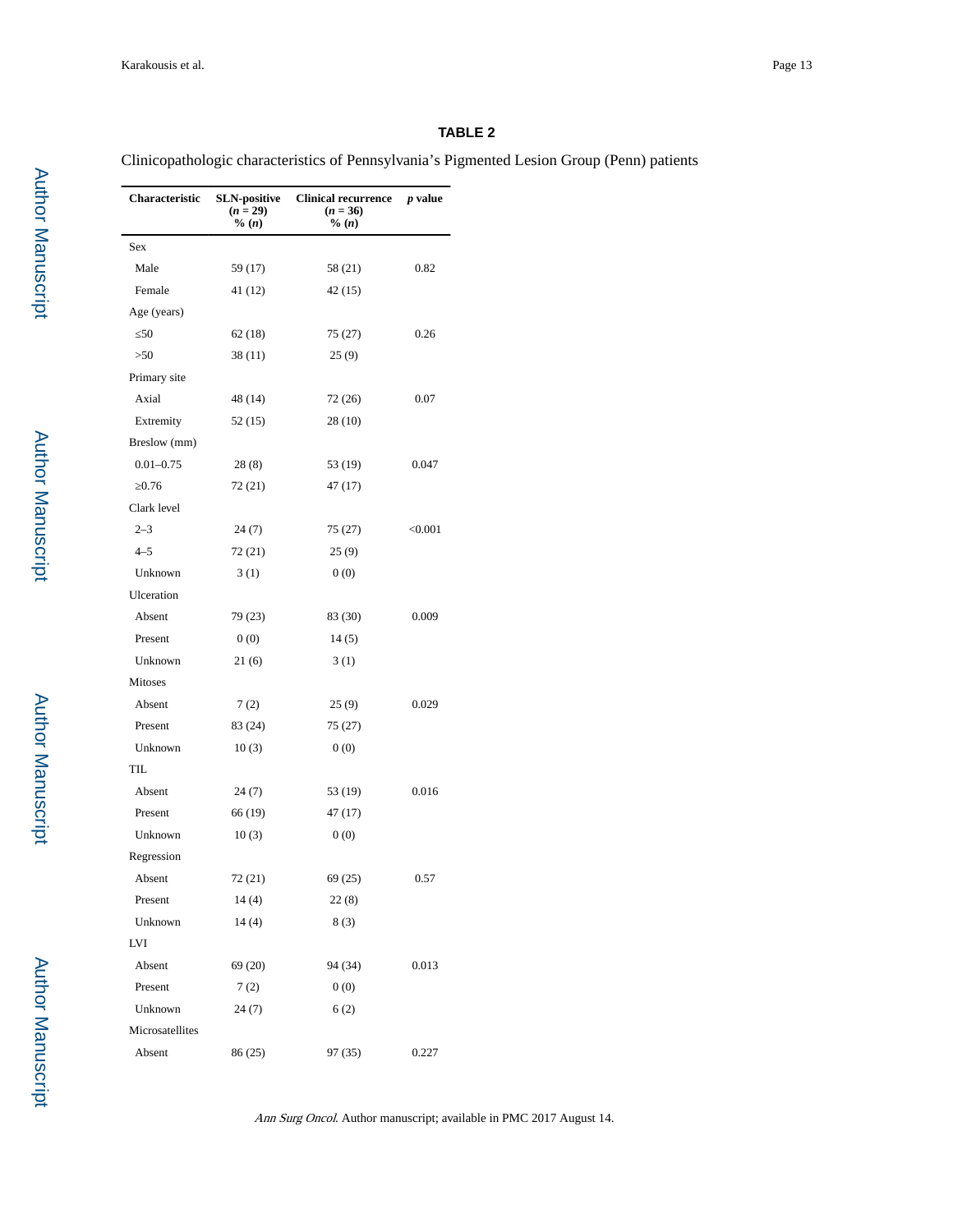Karakousis et al. Page 14

| <b>Characteristic</b> | <b>SLN-positive</b><br>$(n = 29)$<br>% (n) | <b>Clinical recurrence</b><br>$(n = 36)$<br>% (n) | <i>p</i> value |
|-----------------------|--------------------------------------------|---------------------------------------------------|----------------|
| Present               | 7(2)                                       | 0(0)                                              |                |
| Unknown               | 7(2)                                       | 3(1)                                              |                |
| Tumor stage           |                                            |                                                   |                |
| T <sub>1</sub> a      | 7(2)                                       | 22(8)                                             | 0.045          |
| T1h                   | 83 (24)                                    | 78 (28)                                           |                |
| Unknown               | 10(3)                                      | 0(0)                                              |                |

 $SLN$  sentinel lymph node,  $\emph{TL}$  tumor-infiltrating lymphocytes,  $LVI$  lymphovascular invasion